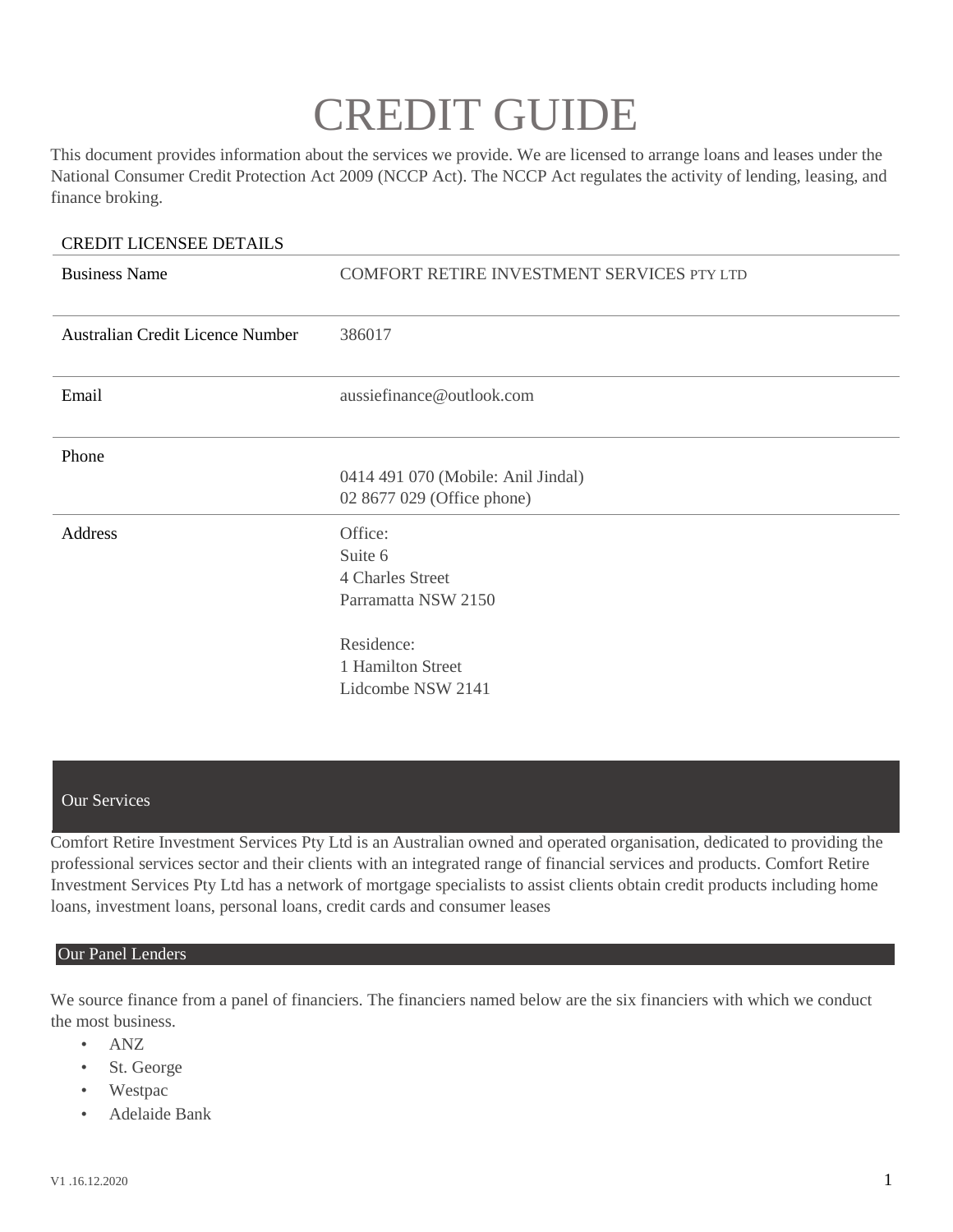• ME Bank

#### We will need information from you

Under the NCCP Act, we are obliged to ensure that any loan or principal increase to a loan we help you to obtain, or any lease we help you to enter, is not unsuitable for you. To decide this, we may need to ask you some questions in order to assess whether the loan or lease is not unsuitable. The law requires us to: make reasonable inquiries about your requirements and objectives; make reasonable inquiries about your financial situation; take reasonable steps to verify that financial situation.

Credit will be unsuitable if at the time of the assessment, it is likely that: you could not pay or could only pay with substantial hardship; the credit will not meet your requirements and objectives.

Additionally, we must ask you to provide us with a significant amount of accurate information. If we give you credit assistance, we must also provide you with a copy of our preliminary credit assessment of your application if you ask within seven years of when we assist you. If we arrange a loan for you remember you must make your own enquiries about the value and future growth of the security property. Also note that any valuation we obtain is for our own use.

#### Fees and charges payable by you

Comfort Retire Investment Services does not charge you for the services it provides. You do not pay any fee to us for our services but you may also be required to pay a lender's application fee, valuation fee, government registration fees & charges.

#### Commissions received by us

We may receive commissions from the lenders and lessors who provide finance for you as our customers. These are not fees payable by you. You may obtain from us information about a reasonable estimate of those commissions and how the commissions are worked out.

#### Commissions payable by us

Comfort Retire Investment Services and our credit representatives source referrals from a broad range of sources. For example, we may pay fees to call centre companies, real estate agents, accountants, or lawyers for referring you to us. These referral fees are generally small amounts and accord with usual business practice. These are not fees payable by you. You may, on request, obtain a reasonable estimate of those commissions and how they are worked out.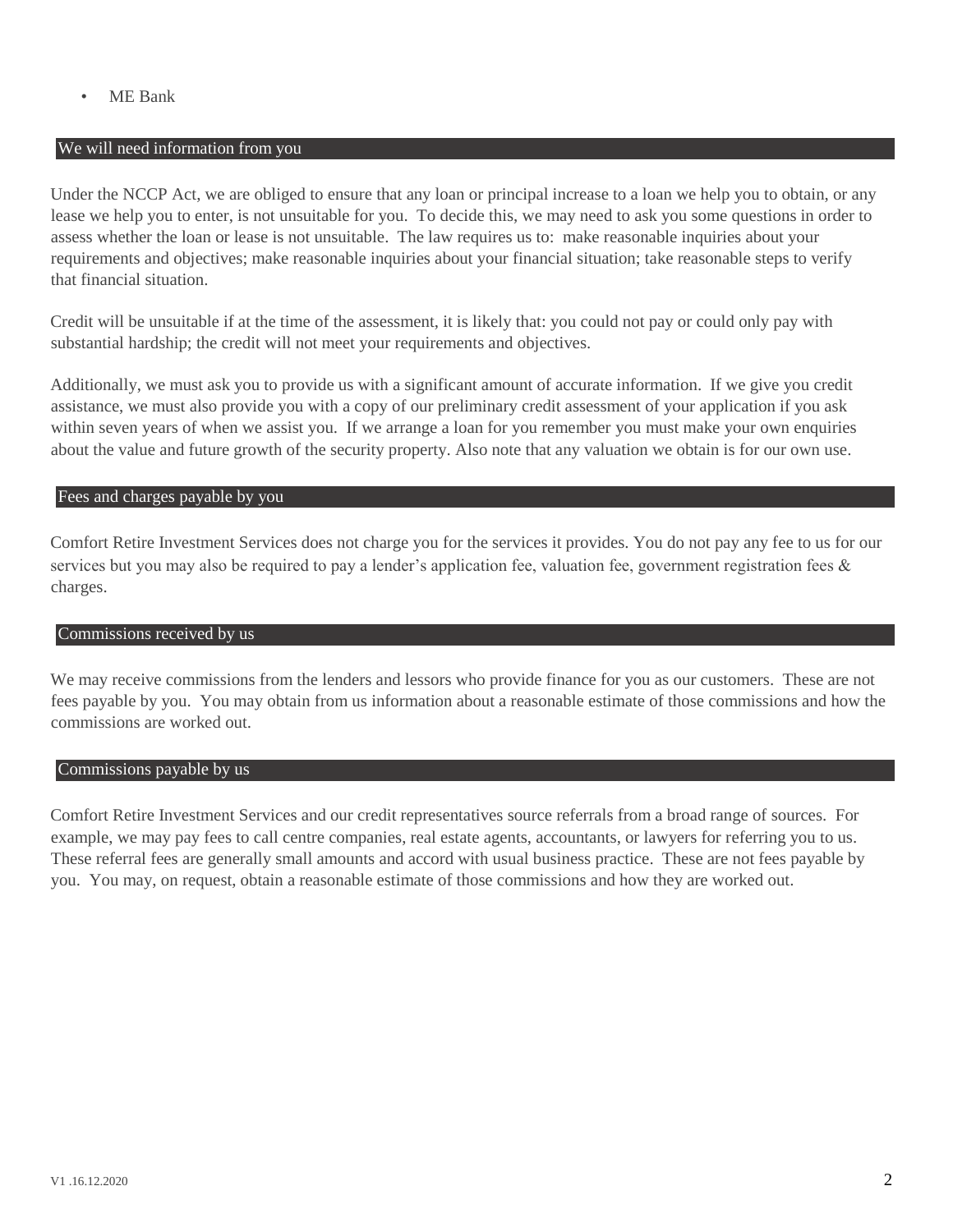#### Dispute resolution and complaints

Our internal dispute resolution scheme-

At Comfort Retire Investment Services we are committed to the effective handling of complaints and timely resolution of disputes.

Receiving complaints and the complaint process - If you have a complaint or a dispute, you have the option of either contacting your mortgage professional or lodging the complaint directly with outsource Financial. You can lodge complaints with Comfort Retire Investment Services by contacting the Complaints Officer by:

| Phone:          | 02 8677 029                                    |
|-----------------|------------------------------------------------|
| Email:          | aussiefinance@outlook.com                      |
| Office Address: | Suite 6, 4 Charles Street, Parramatta NSW 2150 |

You can also speak with any representative of our business who will refer you to the Complaints Officer. You should explain the details of your complaint as clearly as you can verbally or in writing. When we receive a complaint, we will attempt to resolve it promptly. We will observe the following principles in handling your complaint:

- there is no requirement for face-to-face contact between you and us, although it may be useful for us to come to a satisfactory resolution;
- we expect that both parties will make a genuine attempt to resolve a complaint promptly;
- we expect that both parties will provide all essential and relevant information, documents, written statements and any other materials that may properly and reasonably be believed to assist in resolving the complaint;
- we expect that both parties will comply with all reasonable requests from the other party to provide information within a reasonable time frame.

Timeframes for response - If your request cannot be resolved immediately, we will respond to your request within two (2) business days of receipt of the complaint. We will keep you informed of the progress of the investigation.

Our external dispute resolution scheme - If we do not reach agreement on your complaint, you may refer to the ASIC Approved External Dispute Resolution (EDR) Scheme. Our EDR provider is AFCA (Australian Financial Complaints Authority). AFCA is a free service established to provide you with an independent mechanism to resolve specific complaints.

EDR: AFCA Phone: 1800 931 678 Email: info@afca.org.au Website: www.afca.org.au Mail: GPO Box 3 Melbourne VIC 3001

More Information - If you have any questions about this credit guide or anything else about our services, just ask at any

## time. We're here to help you. PRIVACY CONSENT

In handling your personal information, ANIL JINDAL is committed to complying with the Privacy Act 1988 and the Australian Privacy Principles.

How and why we collect your personal information